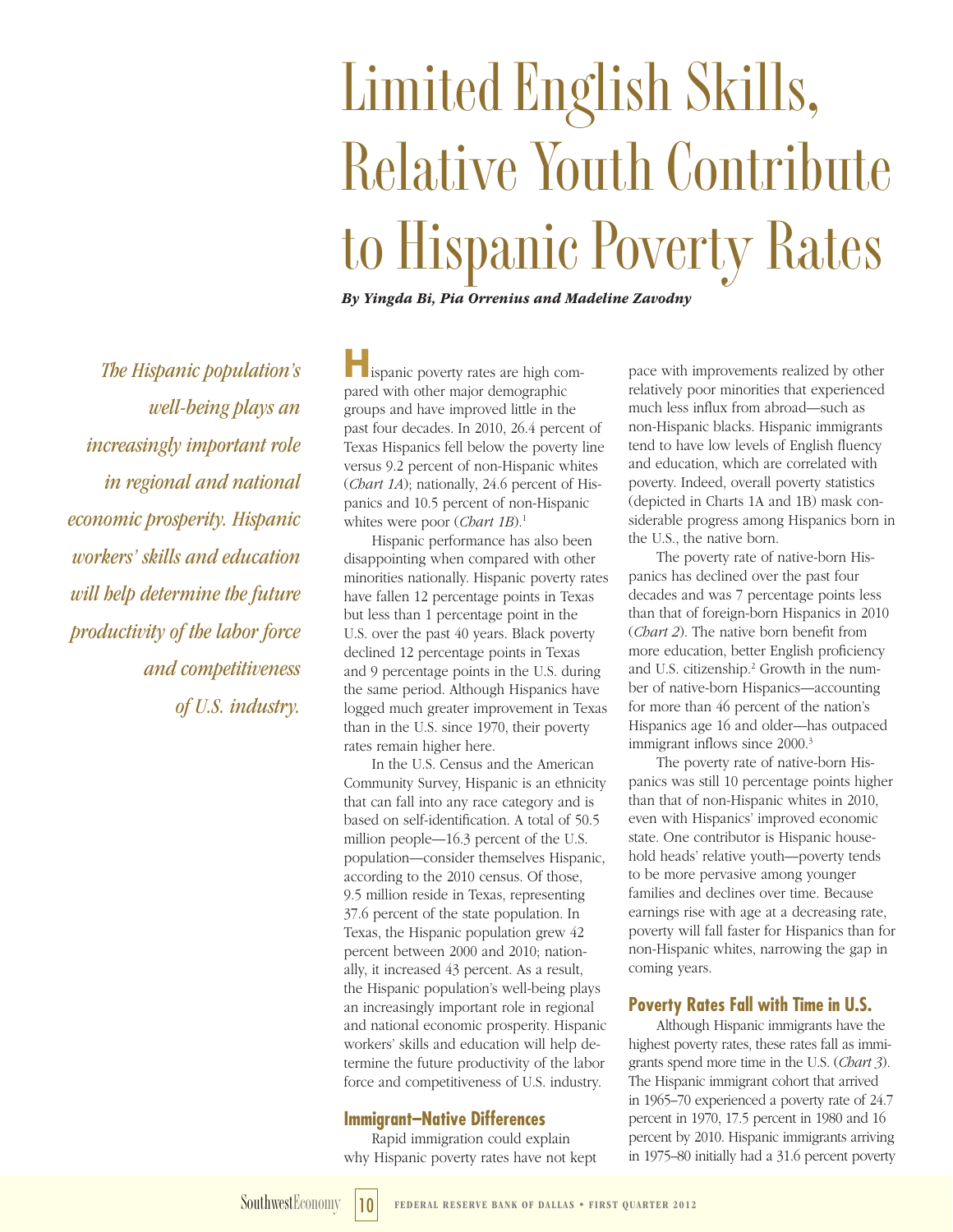rate, which fell to 25 percent a decade later and to 17.2 percent by 2010.

Every immigrant cohort pictured experienced sharp poverty rate declines during the first two decades following arrival. However, the chart reveals that the initial poverty rate has increased across cohorts. For immigrants who arrived in 1965–70, 24.7 percent lived in poverty in 1970; for arrivals in 1975– 80, 31.6 percent lived in poverty in 1980. Rising immigration from Mexico and Central America accounts for much of the trend. Those groups have less education on average than earlier waves of Hispanics from places such as Cuba and Puerto Rico.4

# **What Contributes to Poverty?**

Among household heads, the poverty gap between Hispanics and non-Hispanic whites was 13 percentage points in 2010. The gap can be decomposed into two sets of contributing factors—the differences in characteristics between the two groups, and the differences in labor market rewards (or penalties) for those characteristics.<sup>5</sup> The focus here is on the former, the contribution of the two groups' differing attributes to the poverty gap. Age is one factor—Hispanics are younger than non-Hispanics, on average, and younger people tend to be poorer. The poverty rate among Hispanics would drop if their average age were the same as that of non-Hispanic whites. We also examined the importance of the household head's immigrant status, education, English ability and year-round employment.<sup>6</sup> We note whether the household head is a single female, in addition to household characteristics such as the number of children, family size and residential location.

Poor English-speaking ability makes the largest contribution to the poverty gap, explaining 6.1 percentage points of the 13 percentage-point poverty gap between Hispanics and non-Hispanic whites (*Chart 4*). In other words, absent the language barrier, the poverty gap would be 6.9 percentage points.

Differences in educational attainment explain 1.3 percentage points of the gap. This number probably understates the importance of schooling since it assumes both groups received the same quality of instruction. In reality, studying in the U.S. provides higher returns than learning abroad. Whether the head was employed year-round accounts for 1.7 percentage points of the poverty gap; the household head's age accounts for another 1.8 percentage points of the gap.



The number of children in the household—which is larger (by 0.6 children) for Hispanics than for the non-Hispanic white group—is responsible for 1.1 percentage points of the gap. After controlling for the number of children, other differences in family size actually reduce the poverty gap by 0.7 percentage points, probably because Hispanic households include more adults than do non-Hispanic white families. The number of female-headed households does not significantly affect the poverty gap, even though half of all Hispanic children are now born to unmarried women, most of whom are themselves U.S. born.7

The choice of urban-area location and state of residence decreases the gap by 0.7 percentage points. This may be surprising since many Hispanics live in areas with low-income housing and underperforming schools.8 However, these circumstances are offset by Hispanics living in or moving to parts of the country with strong economic growth, such as the Southwest (including Texas), the South and the Mountain West.

Meanwhile, the household head's immigrant status contributes 0.5 percentage points to the poverty gap, a comparatively small number. This effect is so small because English ability and education capture much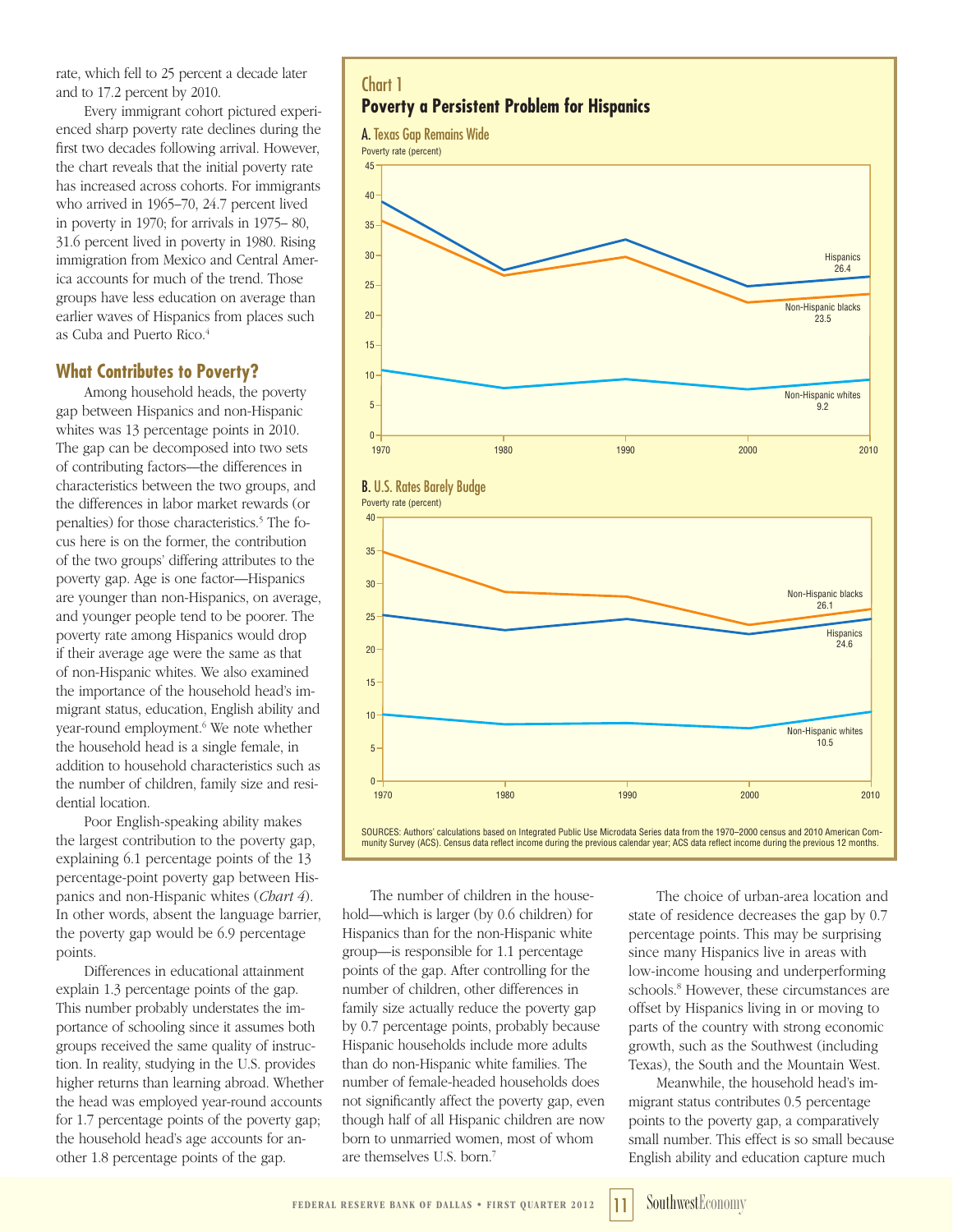Chart 2 **Hispanic Native Poverty Rate Falls Over Past 40 Years** Poverty rate (percent) 1970 1980 1990 2000 2010 Immigrants Natives 15 20 25 30

SOURCES: Authors' calculations based on Integrated Public Use Microdata Series data from the 1970–2000 census and 2010 American Community Survey (ACS). Census data reflect income during the previous calendar year; ACS data reflect income during the previous 12 months.

*Poor English-speaking ability makes the largest contribution to the poverty gap, explaining 6.1 percentage points of the 13 percentage-point gap between Hispanics and non-Hispanic whites.*

of the difference between Hispanic natives and immigrants.

Differences in characteristics cannot explain 1.8 percentage points of the poverty gap. This portion of the gap is due to differences in how the labor market values characteristics among Hispanics and non-Hispanic whites. For example, non-Hispanics may earn a higher return on education than Hispanics, on average, because they are



munity Survey (ACS). Census data reflect income during the previous calendar year; ACS data reflect income during the previous 12 months.

more likely to be U.S. educated. However, discrimination can also play a role.

This decomposition of the poverty gap doesn't consider such factors as comparatively less work experience, living in states with low minimum wages and lower rates of unionization. More importantly, the lack of legal status and the Great Recession are key contributors to Hispanic poverty. About half of foreign-born Hispanics are undocumented immigrants. They earn less, change jobs more frequently and receive less government aid. As a group, Hispanics' relatively lower educational attainment and their employment concentration in economically sensitive sectors such as construction increase their vulnerability to the economic downturn.9

# **The Outlook for Hispanics**

The future of the U.S. Hispanic population depends on its rapidly growing native-born segment. Improving education is crucial to closing the poverty gap, a goal helped by new generations that assimilate and attain higher education levels.10 Although 49 percent of Hispanic immigrants don't have a high school degree, only 20 percent of the second generation and 18 percent of the third generation and beyond lack one. While that is impressive improvement, it compares with just 8 percent of non-Hispanic whites who lack high school completion.

Ironically, while Hispanic natives